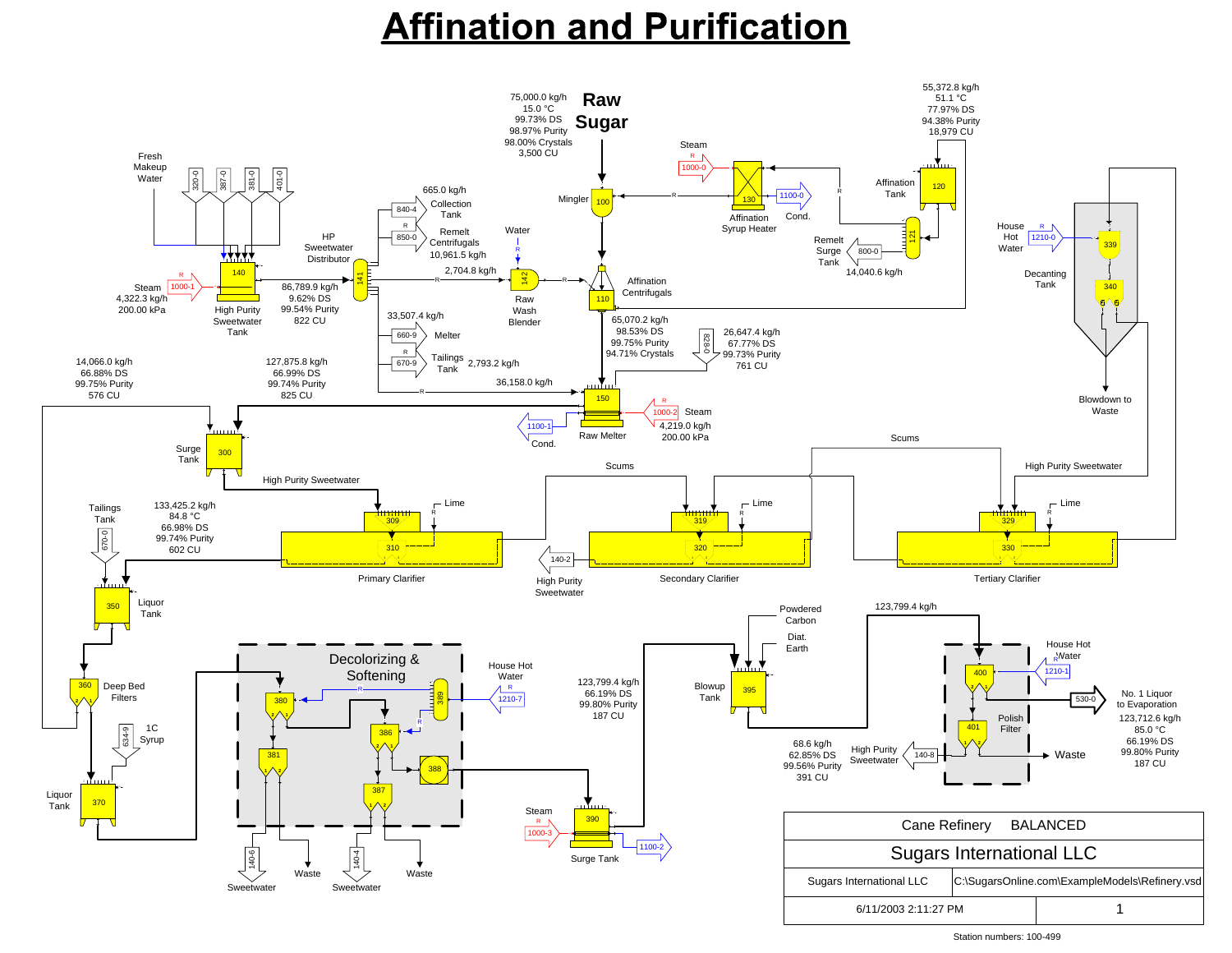| Cane Refinery BALANCED          |                                                |  |  |  |  |
|---------------------------------|------------------------------------------------|--|--|--|--|
| <b>Sugars International LLC</b> |                                                |  |  |  |  |
| <b>Sugars International LLC</b> | C:\SugarsOnline.com\ExampleModels\Refinery.vsd |  |  |  |  |
| 6/11/2003 2:11:27 PM            |                                                |  |  |  |  |

#### Station numbers: 500-599

### Evaporation

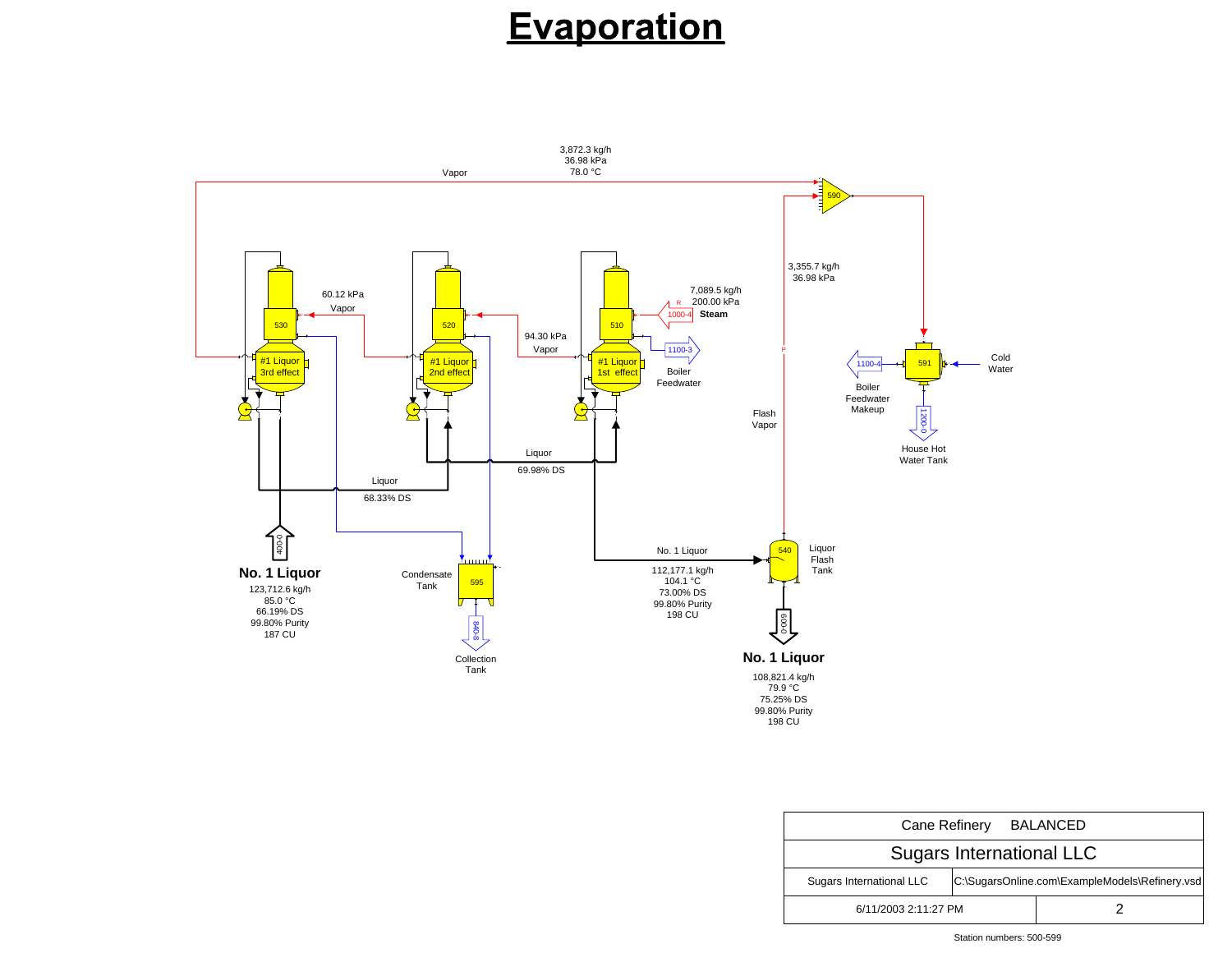## Crystallization



108,821.4 kg/h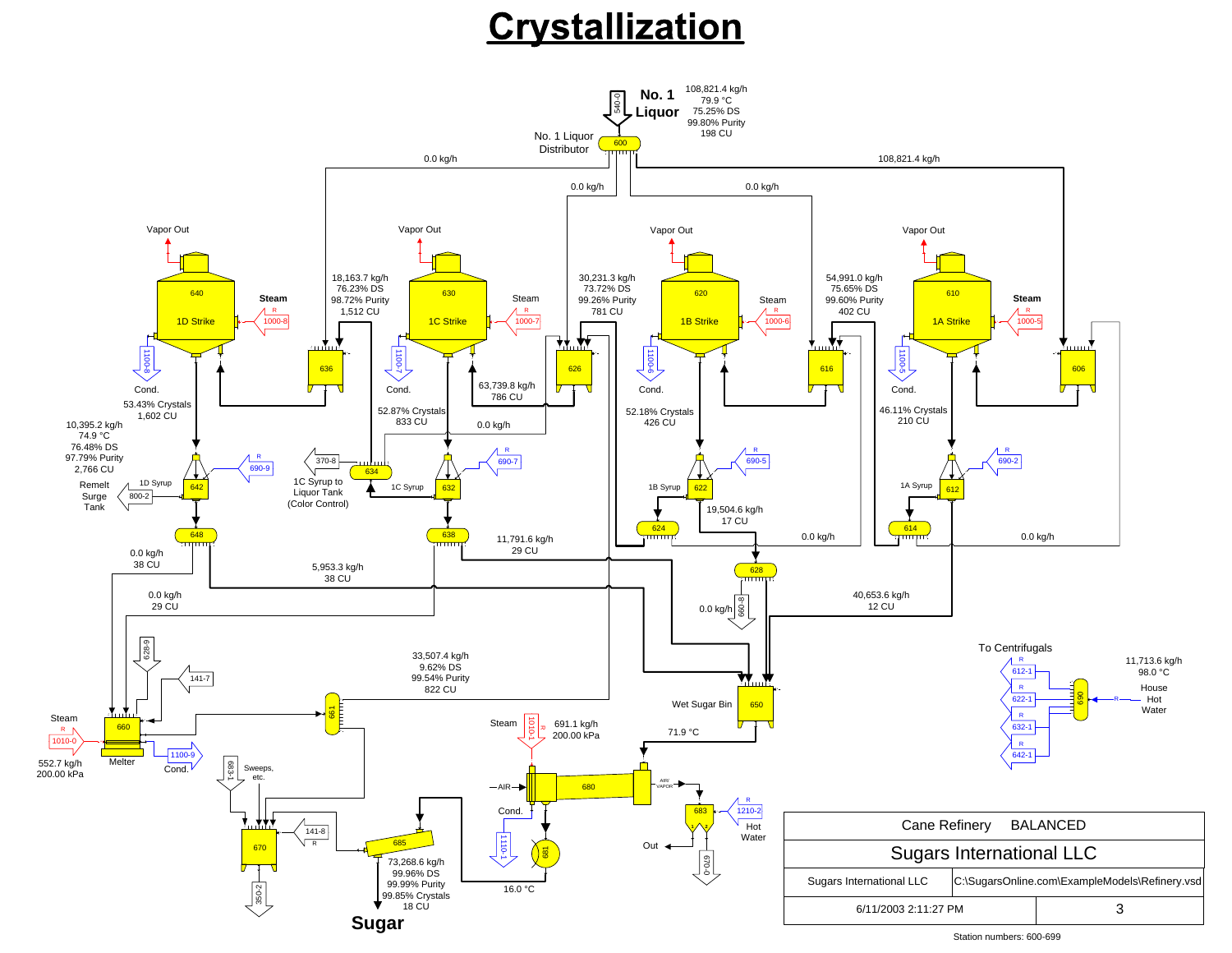6/11/2003 2:11:27 PMM and  $\sim$  1 and 4 and 4 and 4 and 4 and 4 and 4 and 4 and 4 and 4 and 4 and 4 and 4 and 4 and 4 and 4 and 4 and 4 and 4 and 4 and 4 and 4 and 4 and 4 and 4 and 4 and 4 and 4 and 4 and 4 and 4 and 4 and 4 and 4 and 4 and  $\overline{4}$ 

Station numbers: 800-999

### Remelt

#### Sweetwater Evaporators